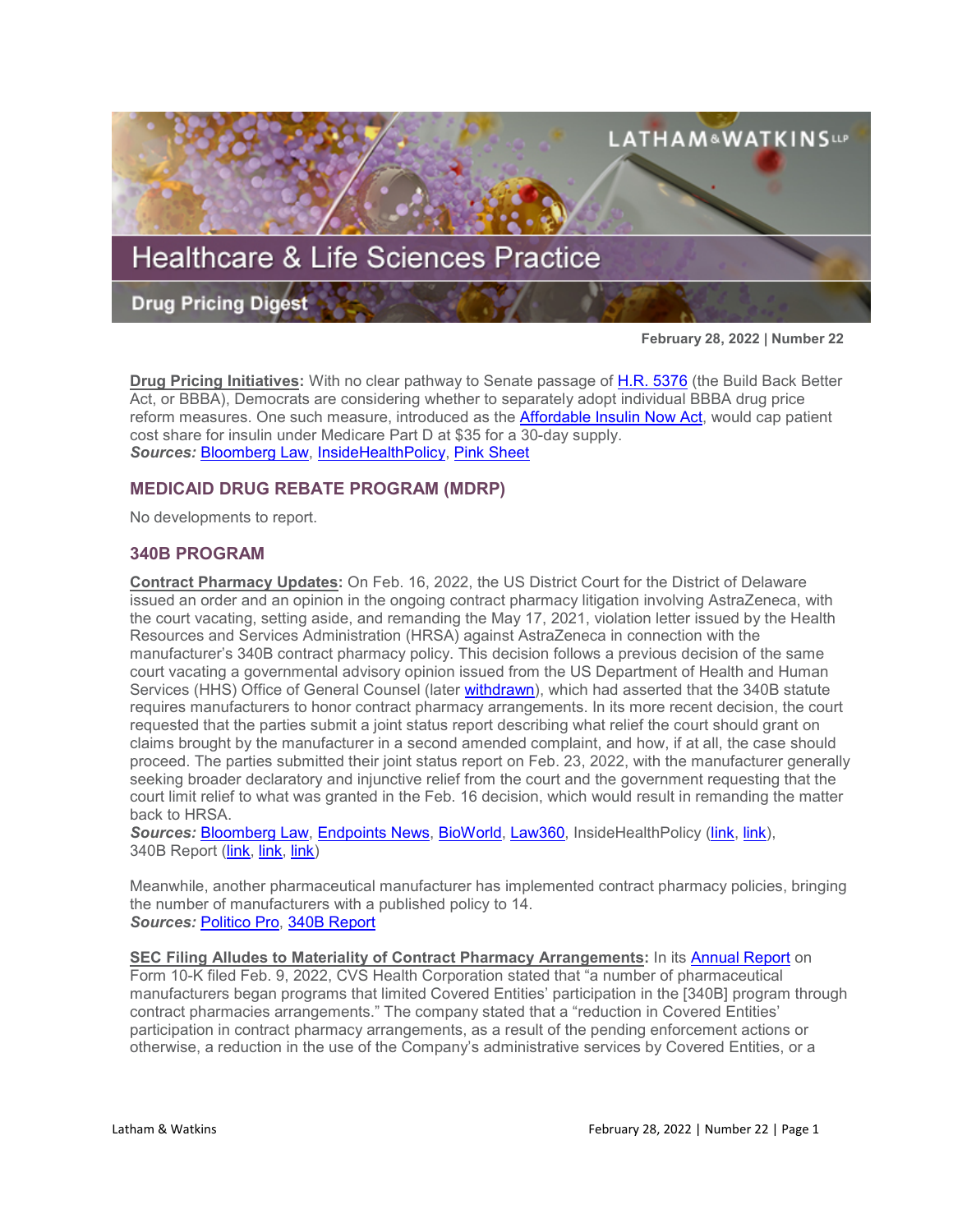reduction in drug manufacturers' participation in the program could materially and adversely affect the Company." *Source:* [Drug Channels](https://www.drugchannels.net/2022/02/drug-channels-news-roundup-february.html)

**ADR Panel Rejects Manufacturer Motion to Stay Proceedings:** In a decision issued Feb. 11, 2022, an HHS Administrative Dispute Resolution (ADR) panel rejected the motions by respondents Sanofi-Aventis and AstraZeneca to stay the ADR proceedings brought by the National Association of Community Health Centers (NACHC). The ADR panel stated that "neither the various pieces of litigation pending before the federal courts nor the possibility, or even the likelihood that HHS will choose to replace the current ADR Rule weigh in favor of a stay here." The matter is *NACHC v. Sanofi-Aventis U.S. LLC*, Case No. 210112-2 (Dep't of Health and Human Servs. Feb. 11, 2022). *Source:* [340B Report](https://340breport.com/in-a-win-for-health-centers-340b-adr-panel-says-proceedings-against-astrazeneca-sanofi-must-go-on/)

**Ongoing Antitrust Litigation Related to Contract Pharmacy Policies:** Litigation related to allegations that four pharmaceutical manufacturers' contract pharmacy policies violate federal and state antitrust laws continues. As described in a prior edition of this digest [\(Issue No. 19\)](https://www.lw.com/thoughtLeadership/healthcare-life-sciences-drug-pricing-digest-number-19), the case is *Mosaic Health, Inc. v. Sanofi Aventis U.S., LLC*, No. 6:21 cv 6507-EAW (W.D.N.Y.). *Source:* [340B Report](https://340breport.com/drug-makers-ask-judge-again-to-dismiss-340b-related-antitrust-charges/)

**Arkansas Proposes Regulation Pursuant to 340B Law:** The Arkansas Insurance Commissioner issued a [proposed regulation](https://insurance.arkansas.gov/uploads/pages/proposed_rule_123.pdf) pursuant to the state's 340B Drug Pricing Nondiscrimination Act. The Arkansas law is subject to legal challenge, as reported in previous editions of this digest [\(Issue No. 1,](https://www.lw.com/thoughtLeadership/healthcare-life-sciences-drug-pricing-digest-number-14) [Issue No. 3,](https://www.lw.com/thoughtLeadership/healthcare-life-sciences-drug-pricing-digest-number-3) [Issue No. 9,](https://www.lw.com/thoughtLeadership/healthcare-life-sciences-drug-pricing-digest-number-9) [Issue No. 14,](https://www.lw.com/thoughtLeadership/healthcare-life-sciences-drug-pricing-digest-number-14) [Issue No. 20,](https://www.lw.com/thoughtLeadership/healthcare-life-sciences-drug-pricing-digest-number-20) and [Issue No. 21\)](https://www.lw.com/thoughtLeadership/healthcare-life-sciences-drug-pricing-digest-number-21). The public comment period regarding the proposed regulation will end with a [public hearing](https://insurance.arkansas.gov/uploads/pages/notice_of_rule_making___public_hearing_-_rule_123.pdf) scheduled for April 14, 2022.

**Michigan Joins States Regulating PBMs:** On Feb. 23, 2022, Michigan's governor signed into law the [Pharmacy Benefit Manager Licensure and Regulation Act,](http://www.legislature.mi.gov/documents/2021-2022/billconcurred/House/htm/2021-HCB-4348.htm) which regulates pharmacy benefit managers (PBMs) and includes a specific provision prohibiting PBMs from differential treatment and reimbursement of 340B covered entities and contract pharmacies. The bill includes PBM transparency requirements, including the reporting of aggregate manufacturer rebates. As reported in previous editions of this digest [\(Issue No. 1,](https://www.lw.com/thoughtLeadership/healthcare-life-sciences-drug-pricing-digest-number-1) [Issue No. 2,](https://www.lw.com/thoughtLeadership/healthcare-life-sciences-drug-pricing-digest-number-2) [Issue No. 3,](https://www.lw.com/thoughtLeadership/healthcare-life-sciences-drug-pricing-digest-number-3) [Issue No. 5,](https://www.lw.com/thoughtLeadership/healthcare-life-sciences-drug-pricing-digest-number-5) [Issue No. 11,](https://www.lw.com/thoughtLeadership/healthcare-life-sciences-drug-pricing-digest-number-11) and [Issue No. 19\)](https://www.lw.com/thoughtLeadership/healthcare-life-sciences-drug-pricing-digest-number-19), a number of other states have introduced and enacted similar legislation. *Sources:* [Fierce Healthcare,](https://www.fiercehealthcare.com/payers/mich-gov-signs-law-series-pbm-reforms-such-new-licensure-requirements) [Michigan Radio \(NPR\),](https://www.michiganradio.org/politics-government/2022-02-23/gov-whitmer-signs-bills-to-regulate-pharmaceutical-intermediaries) [The Detroit News,](https://www.detroitnews.com/story/news/politics/2022/02/23/whitmer-signs-bills-prescription-drug-prices-pharmacy-benefit-managers/6908396001/) [340B Report](https://340breport.com/michigan-governor-signs-three-bills-addressing-pbm-and-insurer-discrimination-against-340b-entities-and-contract-pharmacies/#memberful_overlay)

# **MEDICARE PART B**

No developments to report.

# **STATE LAW DEVELOPMENTS**

No developments to report.

If you have questions about the Drug Pricing Digest, please contact the Government Price Reporting team listed below or the Latham lawyer with whom you normally consult:

### **[Christopher H. Schott](https://www.lw.com/people/christopher-schott)**

chris.schott@lw.com +1.202.637.2208 Washington, D.C.

### **[James M. Deal](mailto:jamie.deal@lw.com)**

jamie.deal@lw.com +1.202.637.2290 Washington, D.C.

## **[Stuart S. Kurlander](https://www.lw.com/people/stuart-kurlander)**

stuart.kurlander@lw.com +1.202.637.2169 Washington, D.C.

**[Maria Malas](mailto:maria.malas@lw.com)** maria.malas@lw.com +1.202.637.2334 Washington, D.C.

## **[Eric C. Greig](https://www.lw.com/people/eric-greig)**

eric.greig@lw.com +1.202.637.3330 Washington, D.C.

**[Lee B. Staley](https://www.lw.com/people/lee-staley)**

lee.staley@lw.com +1.617.880.4663 Boston